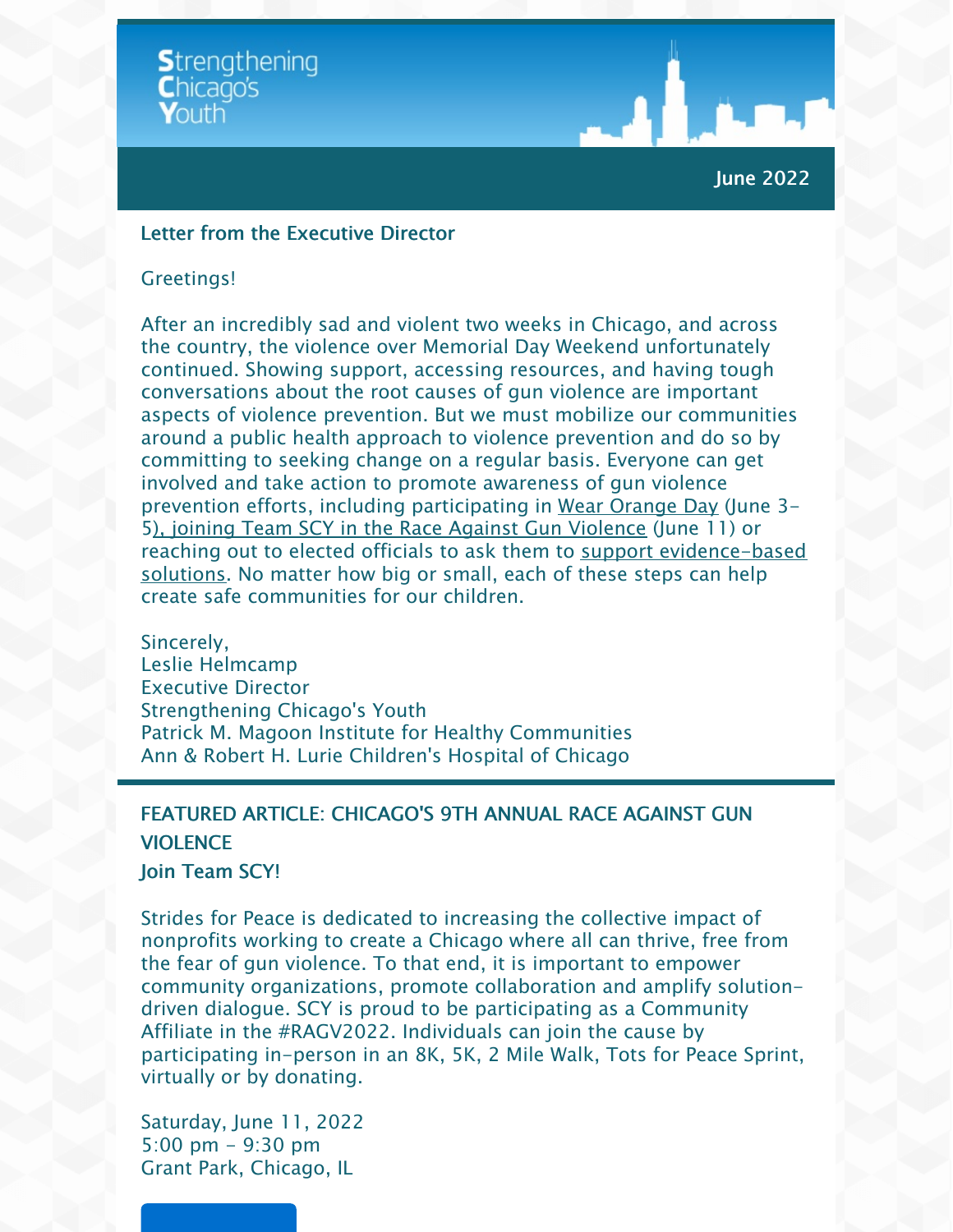



# PARTNER PLAN ACT CONFERENCE Equity from the Start

Join Illinois Action for [Children](https://www.actforchildren.org/home)'s Community Systems Statewide Supports team for this two-day virtual event of learning, convening, and courageous conversations. The theme of this year's conference is Equity from the Start: Taking Action, Shifting Power. This year, we hope to show *how* we can shift power in our sector to the on-the-grounds providers, community members, and parents, especially those who have been historically left out of these conversations.

Tuesday, June 7, 2022 10:00 am - 4:00 pm AND Wednesday, June 8, 2022  $9:00$  am  $-$  4:00 pm Online



[LEARN](https://events.bizzabo.com/2022EquityfromtheStart) MORE

## LEARNING COMMUNITY

#### Trauma-Informed Outreach and Engagement

This Learning Community will cover the fundamentals of traumainformed care and best practices for outreach to and engagement with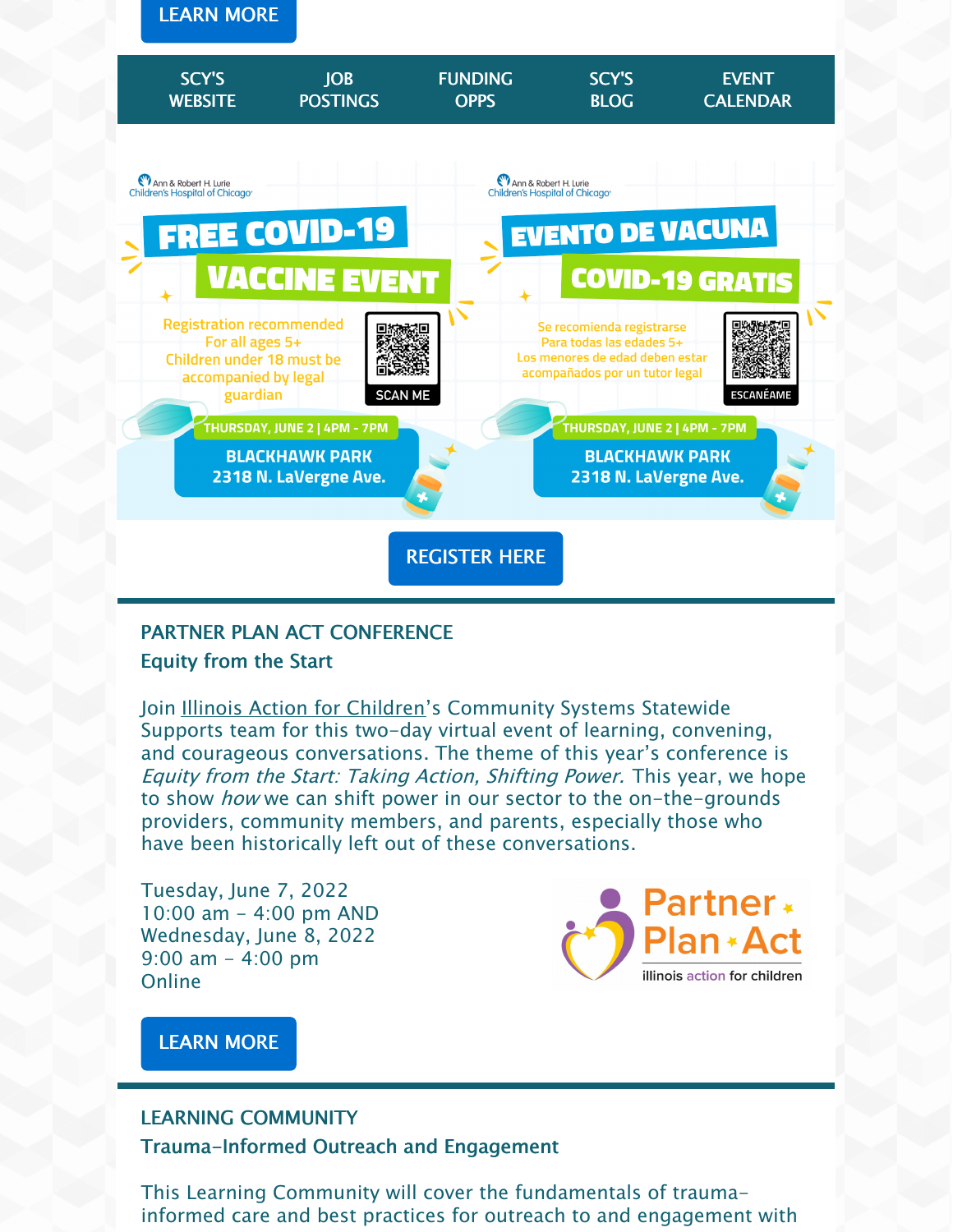individuals experiencing homelessness. This session will provide foundational information on trauma and the fundamentals of providing Trauma-Informed Care (TIC) from the lens of working to engage and provide services for people with behavioral health needs who are also experiencing homelessness.

Tuesday, June 7, 2022 1:30 pm  $-$  3:00 pm Online (via Zoom)



[LEARN](https://prainc.zoom.us/webinar/register/WN_IonloTBAS2-I2Hehev_S0g?mkt_tok=NzczLU1KRi0zNzkAAAGEuX_DSHruVKs78qrGtU9jbnKuE-nkMirpv7TD3JkNlNI5geM5B8aVYd3MJZPPAKYI8DbxN6ZZtwvA_1ZH25CiyPDofDZtih9sR97QzSrAWw) MORE

# HILL DAY AT HOME The Virtual Policy Institute Returns for 2022

Join National Council for Mental Wellbeing and other to advocate in real time for mental health and substance use treatment matters, hear from policy leaders on the latest development from Capital Hill, gain new insight into the national administration's mental health care agenda and more.

Wednesday, June 8, 2022 12:00 pm - 3:00 pm **Online** 

NATIONAL COUNCIL for Mental Wellbeing

HEALTHY MINDS = STRONG COMMUNITIES

#### [LEARN](https://www.eventscribe.net/2022/HillDayatHome/agenda.asp?pfp=BrowsebyDay#) MORE

# THE IMPORTANCE OF OPTIMISM AND PURPOSE Building a Healing Centered Illinois

Law enforcement, prosecutors, and other professionals involved in investigating and prosecuting technology-facilitated child sexual exploitation face the occupational challenge of secondary trauma and stress due to their frequent contact with victims. This webinar will focus on optimism and purpose and how they affect the health and wellness of ICAC teams and their affiliates to enhance the effectiveness of those professionals in their work.

Wednesday, June 8, 2022 1:00 pm - 2:30 pm Online (via Webex)



[LEARN](https://ojp.webex.com/mw3300/mywebex/default.do?nomenu=true&siteurl=ojp&service=6&rnd=0.6349948398190457&main_url=https%3A%2F%2Fojp.webex.com%2Fec3300%2Feventcenter%2Fevent%2FeventAction.do%3FtheAction%3Ddetail%26%26%26EMK%3D4832534b0000000546f8300552d8ec2e9d36198793ab76fa43b1bebaa789e1b572d7391469415de3%26siteurl%3Dojp%26confViewID%3D222138361096222957%26encryptTicket%3DSDJTSwAAAAUrhz5lEJ_DyhZOIF-kHgG_b1m3J-S0Bc_-1rcwaMoSjw2%26) MORE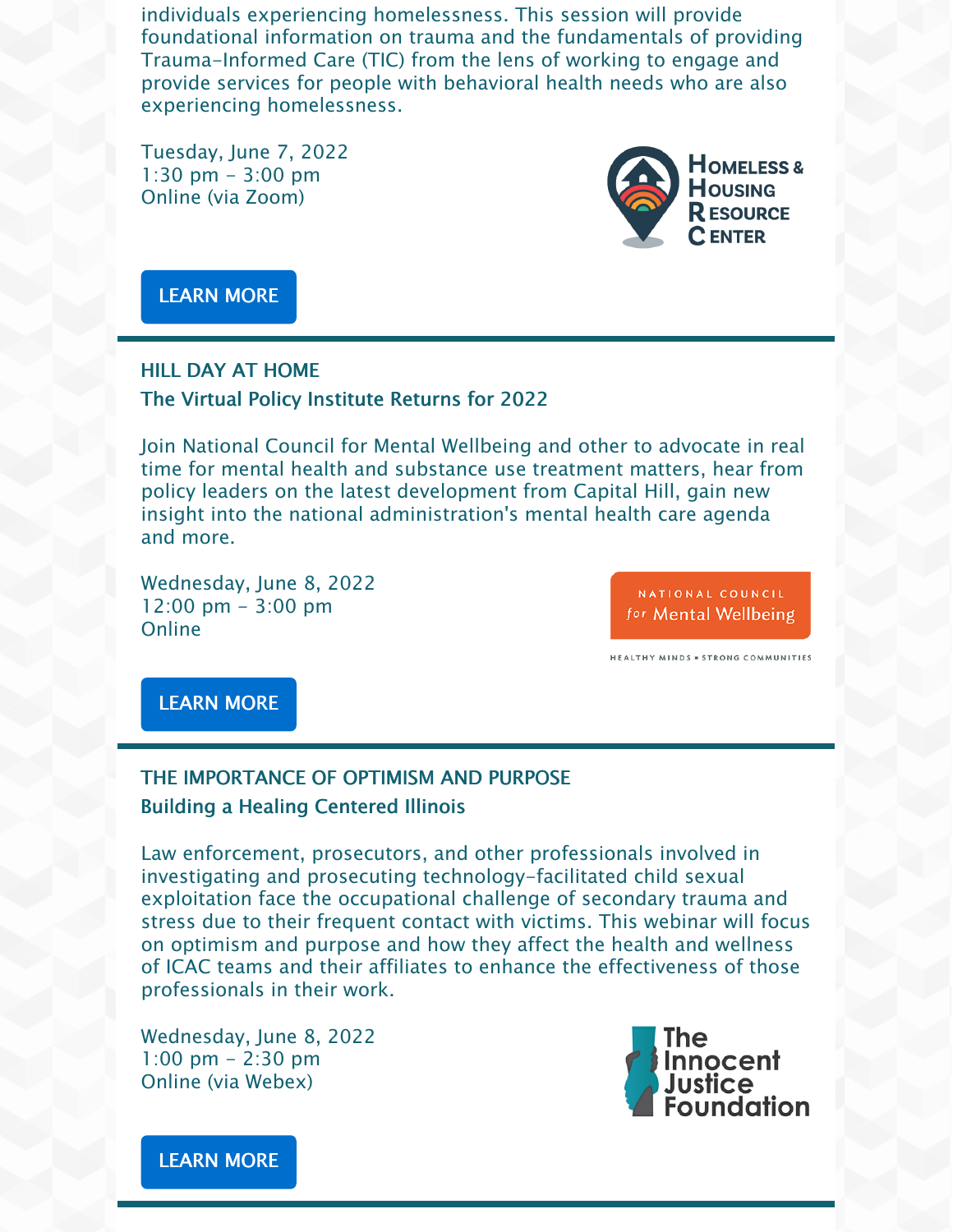# UNDERSTANDING THE PUBLIC HEALTH WORKFORCE'S COVID-19 **MENTAL HEALTH CHALLENGES**

## **Webinar**

There is a critical need to support the health and mental wellbeing of the public health workforce during a pandemic and national vaccination campaign to prevent high turnover, chronic absenteeism and low productivity and morale. Addressing the identified and significant mental health challenges public health workers experience remains crucial to grow the public health infrastructure.

Monday, June 13, 2022 12:00 pm - 1:00 pm Online (via Zoom)

NATIONAL COUNCIL for Mental Wellbeing

HEALTHY MINDS . STRONG COMMUNITIES

[LEARN](https://thenationalcouncil-org.zoom.us/webinar/register/WN_saEqwZx5Q8i2kmeXAzaZsA?mkt_tok=NzczLU1KRi0zNzkAAAGEmrkSGBDbwEI4VAE9JJWfiWwZM9dEcMOSw5DbBZctI8lQ53uz5EwYwqz4YeDQxp37veIFZ4_FUhCVk5OZ4Qay5tsIrNZ8vMAZJPcXJhfTSw) MORE

# FREE TRAUMA-INFORMED MENTAL HEALTH SKILL-BUILDING **Trainings**

The Chicago Community Safety Coordination Center (CSCC) is hosting Trauma-Informed Mental Health Skill Building Trainings with 10 inperson cohorts (consisting of four 2-hour sessions of 45 participants each) across 15 communities in partnership with The Center for Healing and Justice through Sport (CHJS). The trainings are free and available to stakeholders in each community area and are geared toward professionals who are providing direct support in the community.

#### [LEARN](https://chjs.org/news/cscctrainings/) MORE

#### WBEZ CHICAGO

#### Speaking on Reset with Sasha-Ann Simons

After the shooting in Texas last week, many are wondering how we can create safe, nonviolent communities. Check out the recording where our own Communications and Community Outreach Manager Dion McGill speaks, along with other advocates for gun violence prevention and restorative justice.



## [LEARN](https://www.wbez.org/stories/chicago-anti-violence-activists-weigh-in-on-how-to-build-safer-communities/1731892f-0cc6-421a-9cde-2794b56947f5) MORE

## CONFRONTING RACISM: WHAT YOUTH HAVE TO SAY ABOUT RACIAL